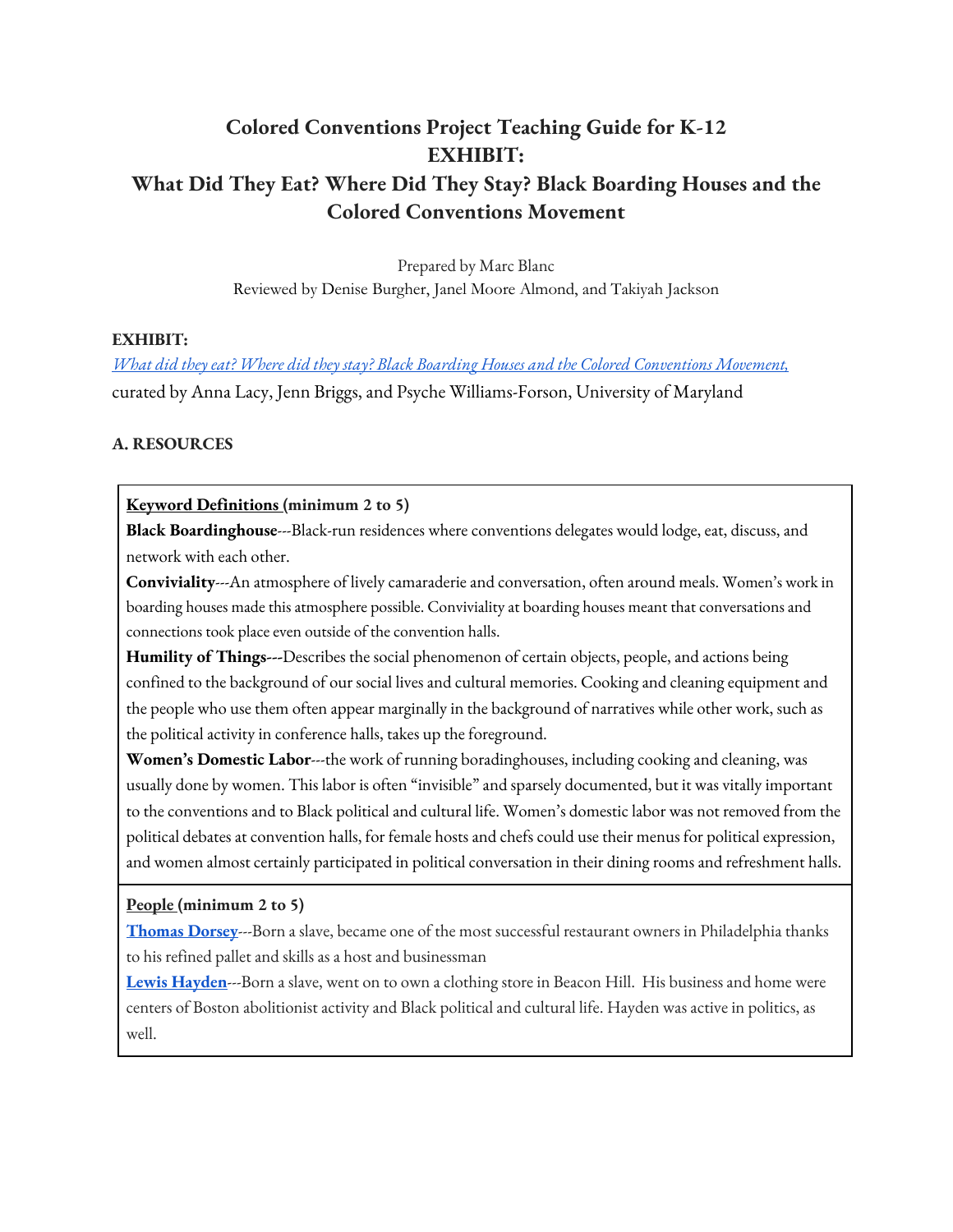**Harriet Hayden**---Ran a boarding house from the Haydens' home, which brought the Haydens into deeper contact with many influential Black figures who would stay at their boarding house where the developed existing activist and social networks

**Amie Long**---Ran a refreshment room out of her home near one of the convention halls. Long's menu exemplifies how female cooks could use their culinary skills as a form of political expression.

**The Still Family**---William and Letitia Still ran a boarding house that was also one of the most active Underground Railroad stations in Philadelphia. Their house was well known and highly regarded in the abolitionist community, and Letitia Still was especially commended for her tireless work caring for her lodgers and taking in Underground Railroad passengers.

**Mary Ann Shadd Cary---**The first Black woman newspaper editor in North America. A journalist and activist, she wrote endorsements and editorials about Black boarding houses, including articles calling for the prohibition of alcohol at boarding houses.

## **Places (minimum 2 to 5)**

**African Meeting House**---Also in Beacon Hill, it is the oldest Black church edifice in the United States and was one of the most active sites for the free Black community.

**Beacon Hill in Boston, Massachuessets**---Vibrant Black neighborhood and site of 1859 & 1865 conventions and the Haydens, whose boarding house was a center of Black political activity.

**Cleveland, Ohio**---location of 1848 and 1865 conventions

**Philadelphia, Pennsylvania**---location of the Still family's boardinghouse.

### **Key Texts (minimum 2 to 5)**

**Amie Long's Menu**---advertised in the *Delaware County American.*

**Boarding House Advertisements---**Often appeared in the Black Press, especially around convention times. Advertisements tended to include endorsements from Black public figures and sometimes menu samples like Amie Long's.

*Contending Forces* **(1900) by Pauline Hopkins**---This novel describes the experience of boarding house labor, especially cooking and cleaning.

### **Predominant Themes (minimum 2 to 5)**

**Women's Domestic Labor**---care-work that women did in boarding houses, often traditionally overshadowed by the political work of men. However, the exhibit shows that domestic labor was not only vitally important, but also political.

**Travel and Geography**---Delegates traveled far distances to participate in conventions. This necessitated Black boarding houses where delegates could reserve short-term stays at affordable prices in a community environment.

**Private Spaces and Public Spaces**---We often think of the private and public spheres as separate, with the former being the location of domestic work and the latter the location of politically and economically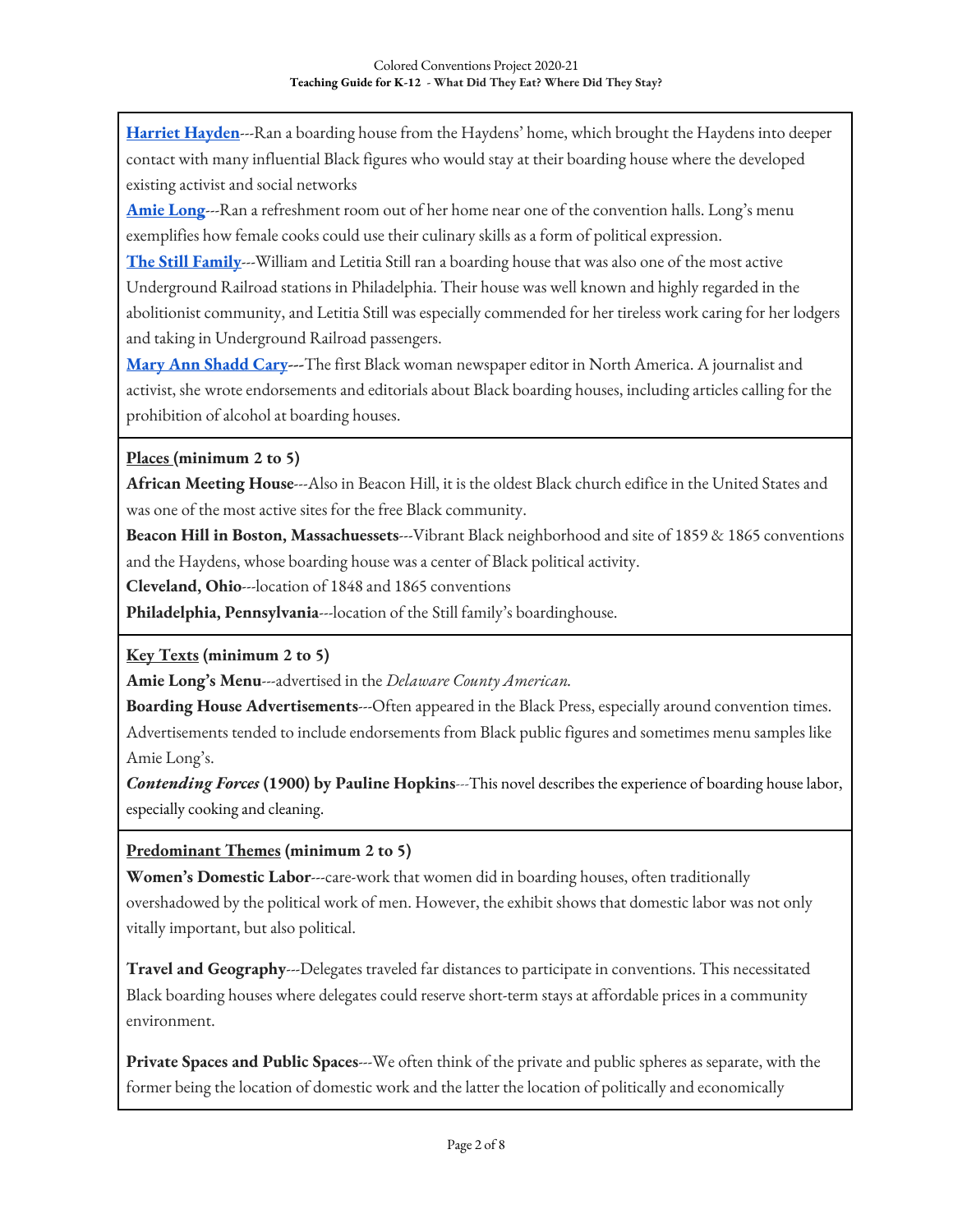productive labor. However, the border between private and public space is blurry if such a border even exists at all. Women cooks and hosts entered political discussions through their domestic labor in the private space of the boardinghouse. Political debate and networking did not only occur at the public space of the convention hall, but also in women-run boarding houses and refreshment rooms, with the active participation of female domestic workers.

**Food as Expression**---Menus at Black boarding houses were full of political and cultural meaning. Cooks like Amie Long selected specific foods in order to express Black identity, and they prepared food in ways that connected them to their ancestral past. Through food, the women who could not formally participate as delegates in the conventions found ways to enter the political discussion and claim their space in the African American tradition. Food also exposed individuals to meals that were unique to certain regions as well as represented status . These meals reflected the diversity amongst African Americansas well as their solidarity and commitment to one another.

#### **Points of Interactivity**

| <b>Exhibit Page Name + Link</b> | <b>Data Visualization Name</b>    | <b>Visualization Type</b>     |
|---------------------------------|-----------------------------------|-------------------------------|
| Where Did They Travel From?     | "Attendees" maps                  | Interactive and annotated map |
| Where Did They Stay?            | Boardinghouse Advertisements      | Interactive and annotated map |
| Where Did They Stay?            | Inside the Boardinghouse          | Interactive story map         |
| What Did They Eat?              | Mrs. Amie Long's Interactive Menu | Interactive story map         |
| The Haydens and Boston          | Beacon Hill Neighborhood          | Interactive and annotated map |

#### **Further Reading on the Stills and the Haydens**

**Underground Railroad: The William Still Story (PBS)**

**William Still: An African American Abolitionist (Digitized archival material, Temple University)**

**Lewis and Harriet Hayden House (National Park Service)**

**The Harriet Hayden Albums (Digitized archival material, Boston Athenaeum)**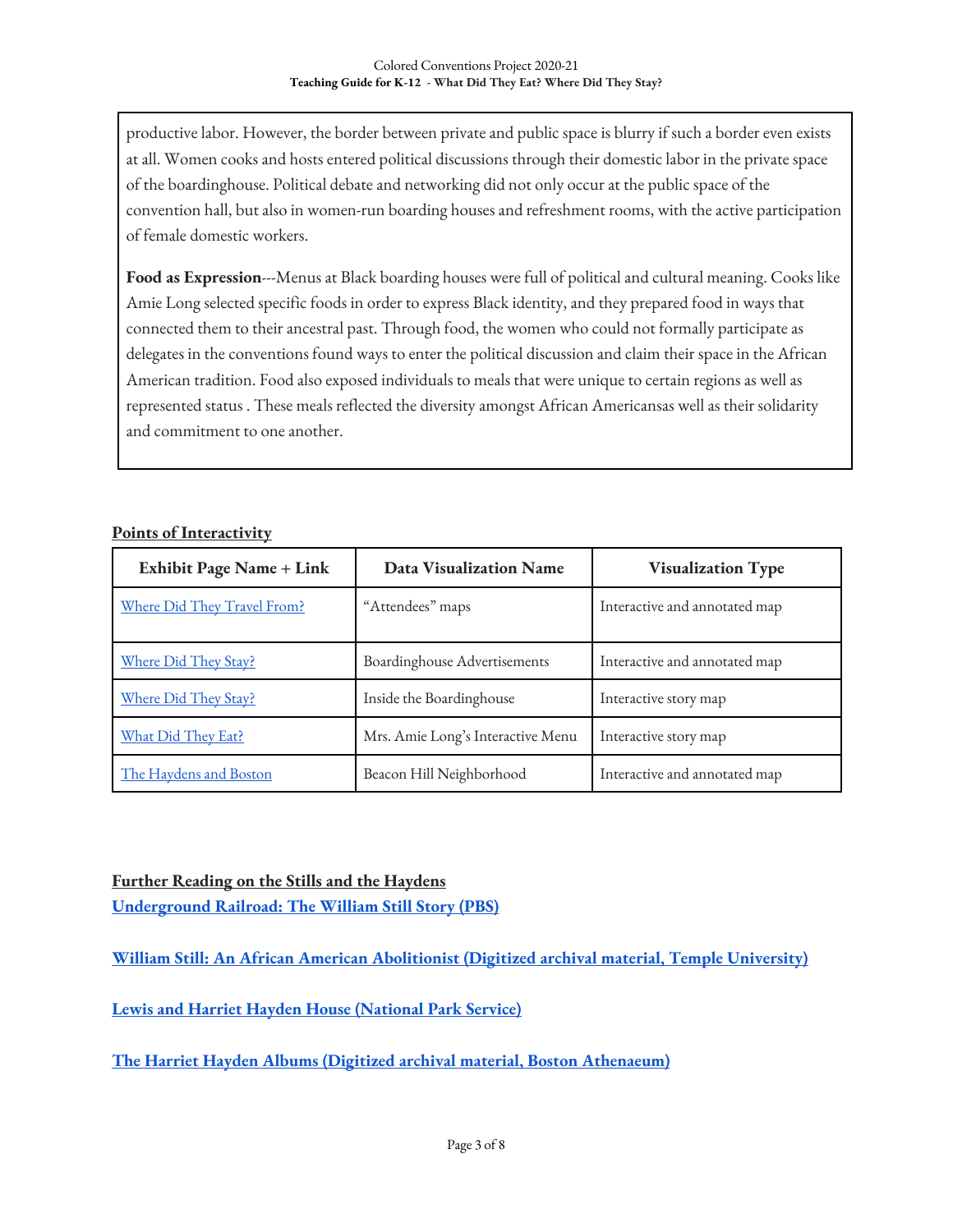### **B. METHODS**

To successfully teach these exhibits we strongly encourage teachers to explicitly teach the following methods used to tell more complete stories of African American, African Diaspora history and American:

### **Historiography**

### **1. What is historiography?**

*Historiography can be understood as the history of history. A historiographical piece or essay discusses how history has been written over time and tracks the debates historians grappled with in a certain field. (Included is a link to video by Study.com; the first two [2] minutes of the video are free.)*

- **2. How can students practice historiography as they study this exhibit?**
- **3. How does historiography get written? Who gets to write history?** *Suggested Exercise: Have students discuss the historiographical contributions of each exhibit.*

### **Primary Documents**

- **1. What are primary documents?**
- **2. How do we research and analyze primary documents?**
- **3. Is there a tool that we can use to help us think about primary documents?**
- **4. What is the proper MLA citation practice for primary documents?** *Suggested Exercise: Students must locate, review and use the following primary documents:*
	- *See the Boardinghouse Advertisements Interactive* for resources.

### **Data Visualization**

#### **1. What is data visualization?**

*The act of showing data (information) using images such as pictures, maps, graphs, drawings. This infographic is a good example. (Source: Simon Rogers. The Guardian newspaper, International Edition. Friday, March 7th, 2014)*

**2. What does digital data visualization allow you to see and analyze differently than data presented in textbooks?**

*Suggested Exercise: Have students create an interactive menu representing the importance of certain foods within another era or context.*

### **Attribution and Citation**

- **1. Why is it important to cite sources?**
- **2. What information does citation communicate?** *Suggested Exercise: Students will learn to accurately and appropriately cite this exhibit and the works referenced within, including:* 
	- **•** Primary documents within the exhibit
		- (eg. **Advertisement** for groceries tailored to African Americans)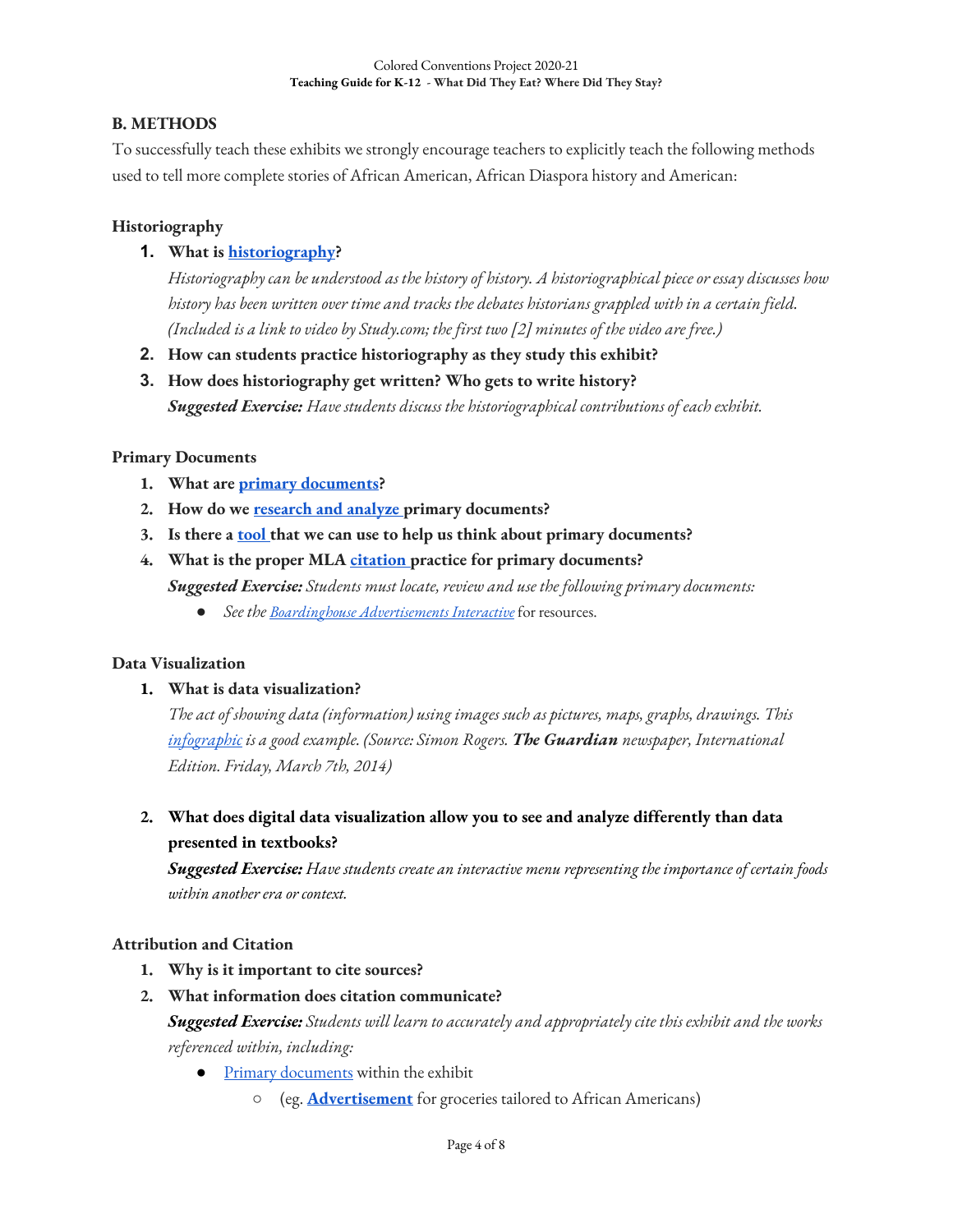- **Secondary documents** within the exhibit
	- (eg. Map and place descriptions written by the creator of the exhibit)

### **C. COMPREHENSION QUESTIONS**

#### **1. What is the argument or main idea of the exhibit?**

The main idea of *What did they eat? Where did they stay? Black Boarding Houses and the Colored Conventions Movement* is that boardinghouses and the invisible labor that kept them running were politically significant aspects of the Colored Conventions movement. While biases and lack of documentation have resulted in the marginalization of boardinghouses and the largely female labor that went on inside of them, this exhibit shows that these supposedly private spaces were vibrant centers of Black political discussion and cultural practice. The contributions of Black women are legible in their culinary labor and the conviviality that their boarding houses provided.

#### **2. Who are the subjects of the exhibit?**

Boarding houses owners, primarily, the Hayden and Still families, as well as cooks and restaurateurs such as **Amie Long** and **Thomas Dorsey**.

#### **3. What are the topics of the exhibit?**

The exhibit explores: the Colored Conventions Movement, Black boarding houses, women's domestic labor (especially cooking), the Underground Railroad, women's political engagement, Black business ownership

#### **4. What is the timeline of the exhibit?**

Roughly 1848-1930. The earliest convention mentioned is Cleveland 1848, and the exhibit extends to boarding houses in the 1920s and 1930s.

### **5. What are the major events of the exhibit?**

The Underground Railroad, developments in cooking technology in the mid-nineteenth century

#### **6. Where do these major events take place**?

These events take place in the northern United States, specifically Cleveland, Boston, and Philadelphia.

### **7. What are other places/things of significance discussed in this exhibit?**

The Black Press, Black churches, Pauline Hopkins' novel *Contending Forces* (1900), Technological advancements like the stove

### **D. QUESTIONS FOR ANALYSIS**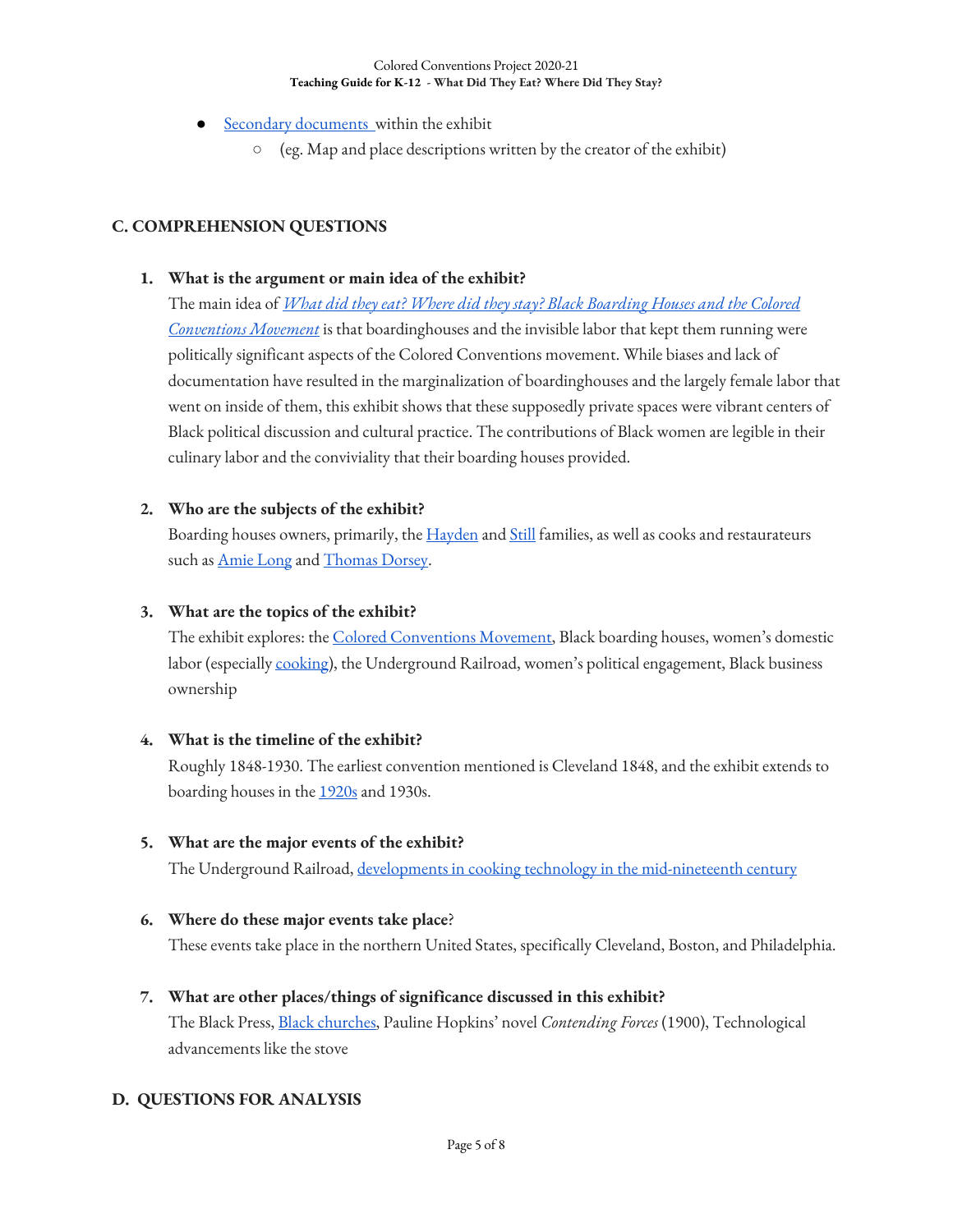#### **8. Now that you have learned more about these events, why does this exhibit matter?**

This exhibit expands the sites of political engagement at the Colored Conventions from the convention hall to the boardinghouse. This expansion of physical space from public spaces to private spaces allows us to expand our knowledge of who participated in the conventions. This expansion reveals the critically important roles Black women played as boarding house owners. These entrepreneurial women contributed to the political discussions and cultural legacy of the Conventions movement through their domestic labor. The Colored Conventions movement tracks the development of American citizenship as Black Americans who were disenfranchised demanded, shaped and defined who an American citizen was and why. Simultaneously, Afrcan Americans developed parallel political practices and structures which intervened in the systems barred them by race while creating independent Black controlled institutions. This exhibit on boarding houses demonstrates that we must be vigilant of who and what gets erased or marginalized even, or especially, in research that seeks to foreground people who have been historically relegated to the margins.

#### **9. Why do these events matter?**

These events matter because without Black boarding houses, delegates would not have been able to travel to the Colored Conventions. Moreover, boarding houses contributed to the work of the conventions by providing spaces where delegates could further discuss and network with each other as well with the people who were not able to participate in the conventions as formal delegates, particularly the women who ran and worked in the boarding houses. Black women also utilized their skills as homemakers to influence policy and ideas, a tactic that will continue to be used later on.

#### **E. QUESTIONS FOR DISCUSSION**

The prompts below in purpleare from the Exhibit, *What did they eat? Where did they stay? Black Boarding Houses and the Colored Conventions Movement*.

#### **1. How does this exhibit help fill gaps in the following?**

- Black women's contributions and political engagement
- Documentation of black history
- The Colored Conventions movement itself

#### **2. How does this exhibit create a richer context for the following?**

- **Black political practice**
- The Black Press
- **Black intra-community dynamics**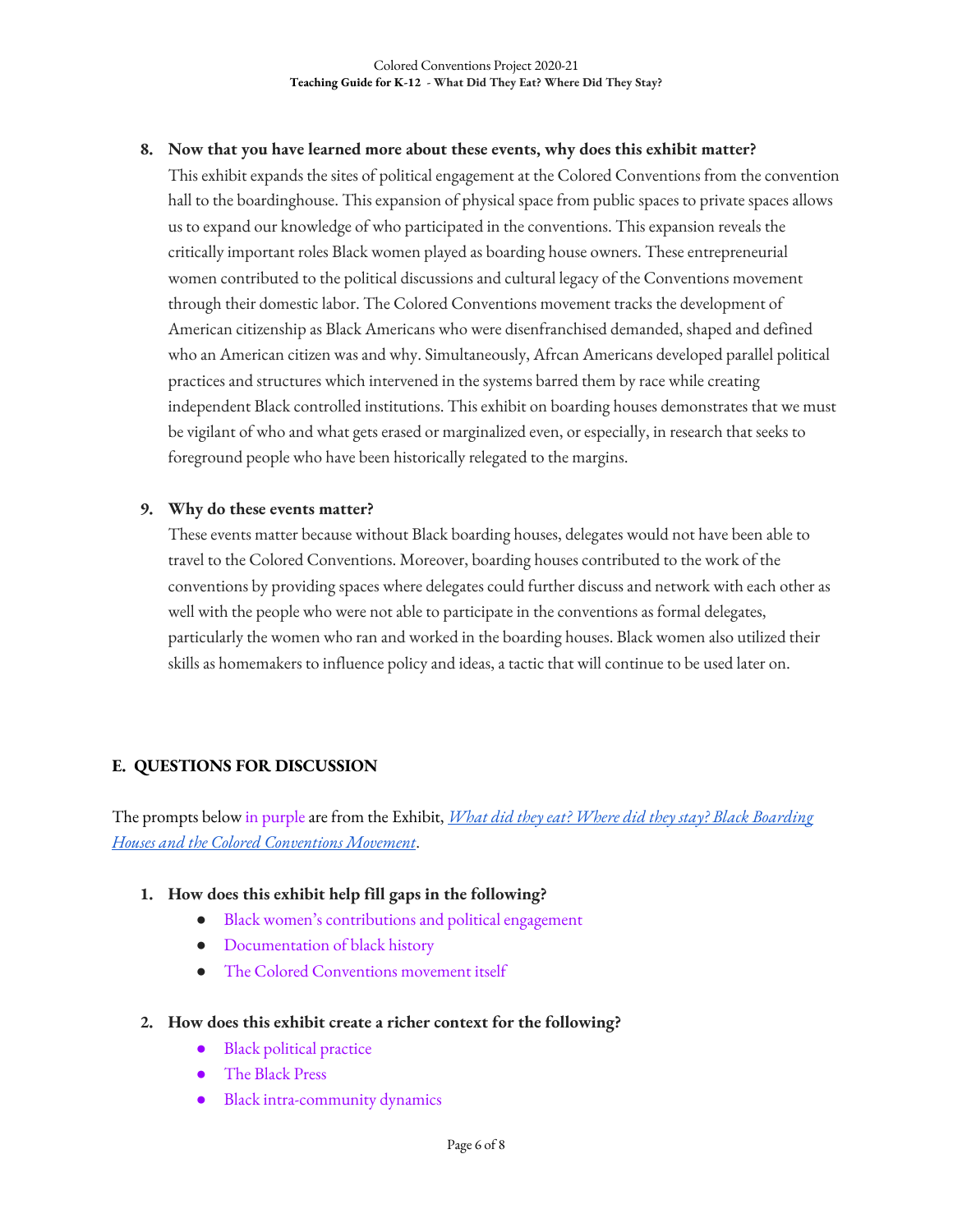- Black culinary labor/food
- The Underground Railroad
- **3. How does this exhibit address or intervene in the historiography of the following themes?**
	- Women's participation in the CC movement
	- Black business and property ownership
	- Advertising and consumer culture (think the section on food preparation)

### **F. REFLECTION QUESTIONS**

- **1. What stood out for you the most in reviewing and studying this exhibit?**
- **2. What did you find most exciting about what you learned from this exhibit?**
- **3. Why does this exhibit matter?**
- **4. How is food important to your family or culture? Are there specific meals that hold significance in certain contexts?**

#### **G. STANDARDS**

**Standards are taken from the Common Core State Standards for Literacy in History/Social Studies and Writing in grades 11 and 12. Note:** *Teachers should use these standards as a guide and align their lessons with the specific standards for their individual state.* 

#### **Key Ideas and Details:**

#### **CCSS.ELA-LITERACY.RH.11-12.1**

Cite specific textual evidence to support analysis of primary and secondary sources, connecting insights gained from specific details to an understanding of the text as a whole.

#### **CCSS.ELA-LITERACY.RH.11-12.2**

Determine the central ideas or information of a primary or secondary source; provide an accurate summary that makes clear the relationships among the key details and ideas.

#### **CCSS.ELA-LITERACY.RH.11-12.3**

Evaluate various explanations for actions or events and determine which explanation best accords with textual evidence, acknowledging where the text leaves matters uncertain.

### **Craft and Structure: CCSS.ELA-LITERACY.RH.11-12.4**